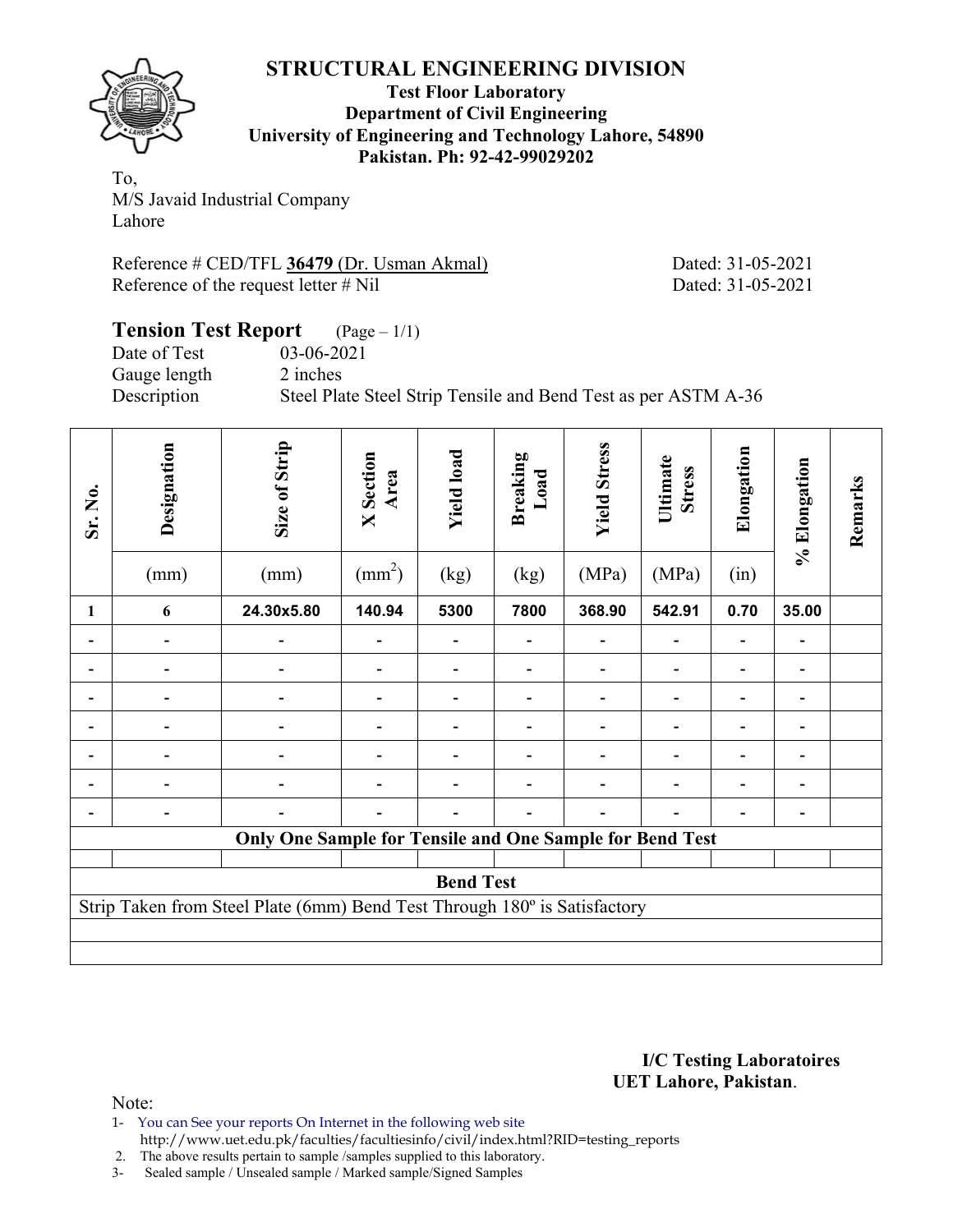

#### **Test Floor Laboratory Department of Civil Engineering University of Engineering and Technology Lahore, 54890 Pakistan. Ph: 92-42-99029202**

To, Resident Engineer NESPAK Construction Supervision of Sewerage & W/S Scheme WASA, Multan (Sewerage Scheme for Areas of Union # 54 (North Zone) WASA, Multan)

Reference # CED/TFL **36490** (Dr. Usman Almal) Dated: 02-06-2021 Reference of the request letter # 3969/11/AH/01/204 Dated: 25-05-2021

### **Tension Test Report** (Page -1/1) Date of Test 03-06-2021 Gauge length 8 inches Description Deformed Steel Bar Tensile and Bend Test

| Sr. No.      | Weight                                              |                          | Diameter/<br><b>Size</b><br>(inch) |                          | Area<br>$(in^2)$         | <b>Yield load</b> | <b>Breaking</b><br>Load  |         | <b>Yield Stress</b><br>(psi)                                    |                          | <b>Ultimate Stress</b><br>(psi) | Elongation               | % Elongation                 | Remarks |
|--------------|-----------------------------------------------------|--------------------------|------------------------------------|--------------------------|--------------------------|-------------------|--------------------------|---------|-----------------------------------------------------------------|--------------------------|---------------------------------|--------------------------|------------------------------|---------|
|              | (lbs/ft)                                            | Nominal                  | Actual                             | Nominal                  | Actual                   | (kg)              | (kg)                     | Nominal | <b>Actual</b>                                                   | Nominal                  | <b>Actual</b>                   | (inch)                   |                              |         |
| 1            | 0.162                                               | 1/4                      | 0.246                              | ------                   | 0.048                    | 1200              | 1500                     | ------  | 55500                                                           | -------                  | 69400                           | 1.80                     | 22.5                         |         |
| $\mathbf{2}$ | 0.169                                               | 1/4                      | 0.252                              | ------                   | 0.050                    | 1440              | 1800                     | ------  | 63770                                                           |                          | 79800                           | 1.50                     | 18.8                         |         |
|              | $\overline{\phantom{0}}$                            | $\overline{\phantom{a}}$ |                                    | Ξ.                       | ۰                        |                   | $\overline{\phantom{0}}$ |         | $\overline{\phantom{0}}$                                        | $\overline{\phantom{0}}$ | $\overline{a}$                  | $\overline{\phantom{a}}$ | $\overline{\phantom{0}}$     |         |
|              | $\overline{\phantom{0}}$                            | $\overline{\phantom{a}}$ | $\overline{\phantom{0}}$           | $\overline{\phantom{0}}$ | $\overline{\phantom{0}}$ |                   |                          |         | $\overline{\phantom{0}}$                                        | $\overline{a}$           | $\overline{a}$                  | $\overline{\phantom{a}}$ | $\qquad \qquad \blacksquare$ |         |
|              |                                                     | $\overline{\phantom{0}}$ |                                    |                          | ٠                        |                   |                          |         |                                                                 |                          | $\qquad \qquad \blacksquare$    | $\overline{\phantom{a}}$ | $\blacksquare$               |         |
|              |                                                     |                          |                                    |                          |                          |                   |                          |         |                                                                 |                          | $\overline{\phantom{0}}$        | $\overline{\phantom{0}}$ | $\qquad \qquad \blacksquare$ |         |
|              |                                                     |                          |                                    |                          |                          |                   |                          |         | Note: only two samples for tensile and one sample for bend test |                          |                                 |                          |                              |         |
|              |                                                     |                          |                                    |                          |                          |                   |                          |         |                                                                 |                          |                                 |                          |                              |         |
|              |                                                     |                          |                                    |                          |                          |                   | <b>Bend Test</b>         |         |                                                                 |                          |                                 |                          |                              |         |
|              | 1/4" Dia Bar Bend Test Through 180° is Satisfactory |                          |                                    |                          |                          |                   |                          |         |                                                                 |                          |                                 |                          |                              |         |
|              |                                                     |                          |                                    |                          |                          |                   |                          |         |                                                                 |                          |                                 |                          |                              |         |
|              |                                                     |                          |                                    |                          |                          |                   |                          |         |                                                                 |                          |                                 |                          |                              |         |

**I/C Testing Laboratoires UET Lahore, Pakistan**.

- 1- You can See your reports On Internet in the following web site http://www.uet.edu.pk/faculties/facultiesinfo/civil/index.html?RID=testing\_reports
- 2. The above results pertain to sample /samples supplied to this laboratory.
- 3- Sealed sample / Unsealed sample / Marked sample/Signed Samples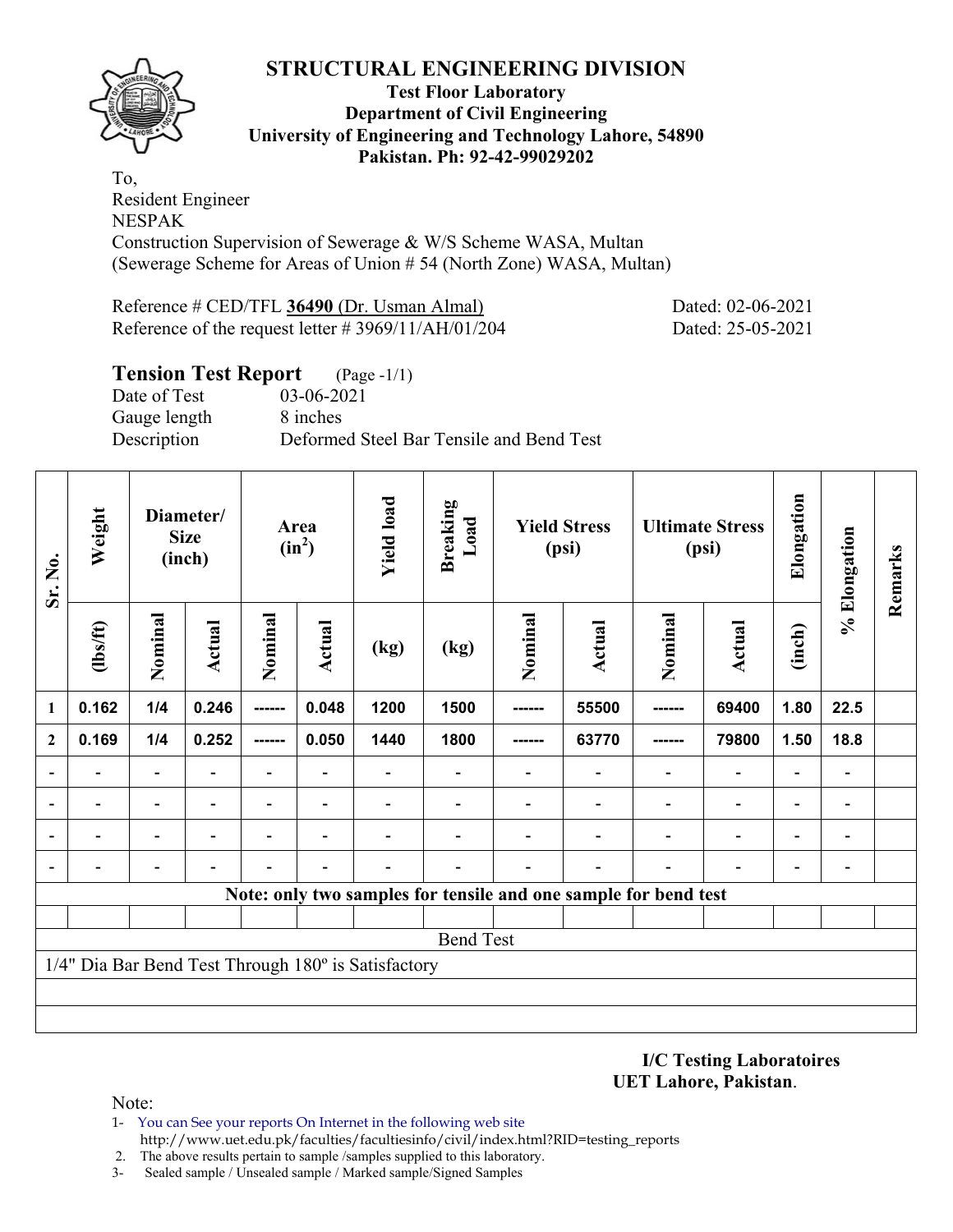

**Test Floor Laboratory Department of Civil Engineering University of Engineering and Technology Lahore, 54890 Pakistan. Ph: 92-42-99029202** 

To, Assistant Works Manager PR/ Bridge Workshop Jhelum

Reference # CED/TFL **36495** (Dr. Usman Akmal) Dated: 02-06-2021 Reference of the request letter # 196-S/103 Dated: 02-06-2021

| <b>Tension Test Report</b> | $({\rm Page} - 1/1)$                                  |
|----------------------------|-------------------------------------------------------|
| Date of Test               | 03-06-2021                                            |
| Gauge length               | 2 inches                                              |
| Description                | Steel Plate Steel Strip Tensile Test as per ASTM A-36 |

| Sr. No.        | Designation<br>(inch)        | Size of Strip<br>(mm)    | <b>X</b> Section<br>Area<br>$\text{(mm}^2)$ | <b>Yield load</b><br>(kg) | <b>Breaking</b><br>Load<br>(kg) | <b>Yield Stress</b><br>(MPa) | Ultimate<br><b>Stress</b><br>(MPa) | Elongation<br>(in) | % Elongation   | Remarks |  |  |  |
|----------------|------------------------------|--------------------------|---------------------------------------------|---------------------------|---------------------------------|------------------------------|------------------------------------|--------------------|----------------|---------|--|--|--|
| $\mathbf{1}$   |                              | 25.60x2.80               | 71.68                                       | 2900                      | 3500                            | 396.89                       | 479.00                             | 0.50               | 25.00          |         |  |  |  |
| $\overline{2}$ | 4x1/8x15                     | 25.80x2.80               | 72.24                                       | 2600                      | 3500                            | 353.07                       | 475.29                             | 0.50               | 25.00          |         |  |  |  |
| -              | $\overline{\phantom{a}}$     |                          |                                             |                           |                                 |                              |                                    |                    | -              |         |  |  |  |
|                | $\qquad \qquad \blacksquare$ |                          | $\overline{a}$                              | -                         | $\qquad \qquad \blacksquare$    | -                            |                                    |                    | $\overline{a}$ |         |  |  |  |
|                | $\overline{\phantom{0}}$     |                          |                                             |                           |                                 |                              |                                    |                    |                |         |  |  |  |
|                | $\qquad \qquad \blacksquare$ |                          |                                             |                           |                                 |                              |                                    |                    | -              |         |  |  |  |
|                | L                            |                          |                                             |                           |                                 |                              |                                    |                    |                |         |  |  |  |
| -              | $\qquad \qquad \blacksquare$ | $\overline{\phantom{0}}$ |                                             | -                         |                                 |                              |                                    |                    | -              |         |  |  |  |
|                |                              |                          | <b>Only Two Samples for Tensile Test</b>    |                           |                                 |                              |                                    |                    |                |         |  |  |  |
|                | <b>Bend Test</b>             |                          |                                             |                           |                                 |                              |                                    |                    |                |         |  |  |  |
|                |                              |                          |                                             |                           |                                 |                              |                                    |                    |                |         |  |  |  |
|                |                              |                          |                                             |                           |                                 |                              |                                    |                    |                |         |  |  |  |

**I/C Testing Laboratoires UET Lahore, Pakistan**.

Note:

1- You can See your reports On Internet in the following web site http://www.uet.edu.pk/faculties/facultiesinfo/civil/index.html?RID=testing\_reports

2. The above results pertain to sample /samples supplied to this laboratory.

3- Sealed sample / Unsealed sample / Marked sample/Signed Samples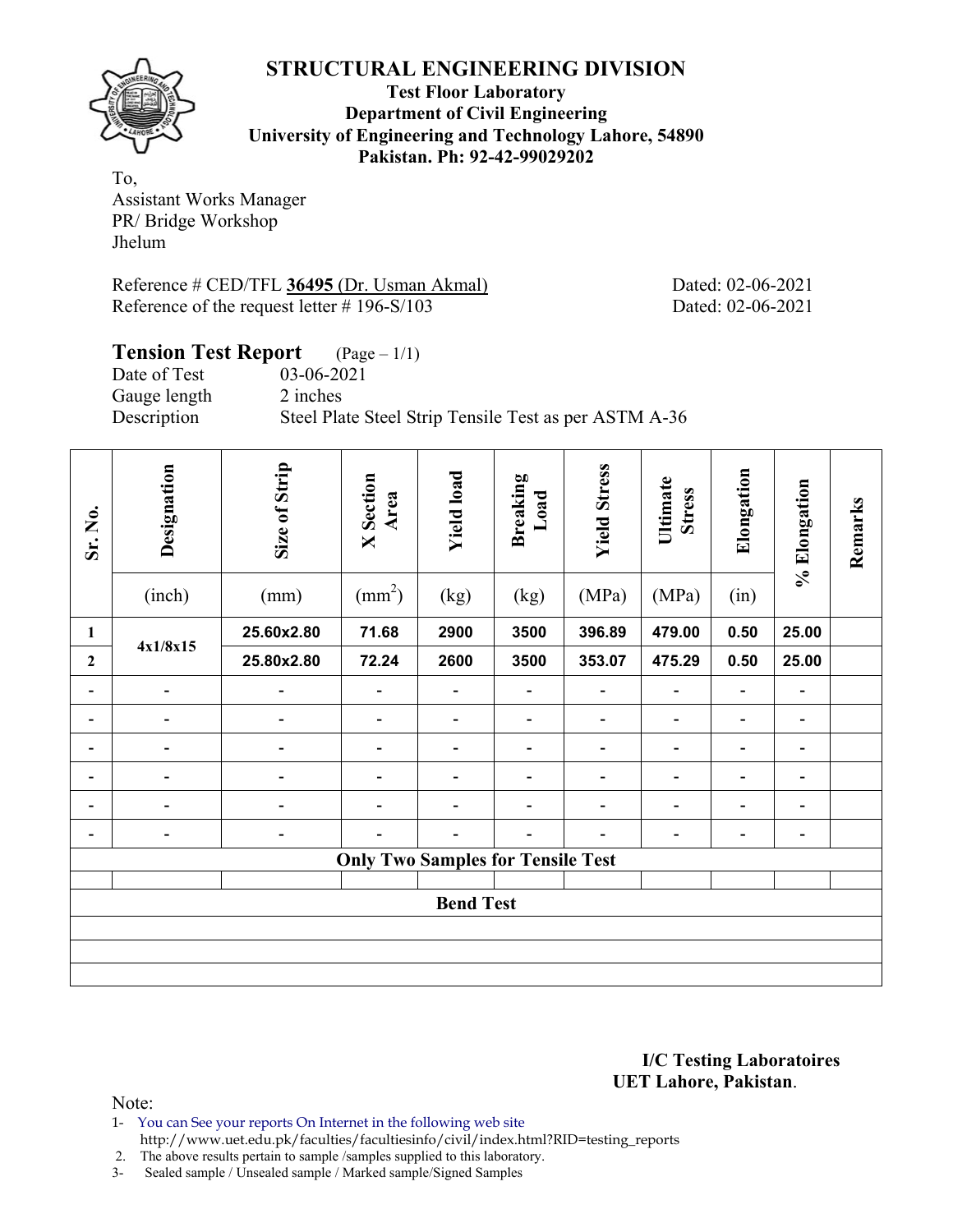

### **Test Floor Laboratory Department of Civil Engineering University of Engineering and Technology Lahore, 54890 Pakistan. Ph: 92-42-99029202**

To, Deputy General Manager (Projects) Habib Rafiq Engineering (Pvt) Ltd Development of Lahore Smart City

Reference # CED/TFL **36496** (Dr. Usman Almal) Dated: 02-06-2021 Reference of the request letter # L-LSC-21-26 Dated: 02-06-2021

| <b>Tension Test Report</b> (Page -1/1) |                                                           |
|----------------------------------------|-----------------------------------------------------------|
| Date of Test                           | 03-06-2021                                                |
| Gauge length                           | 8 inches                                                  |
| Description                            | Deformed Steel Bar Tensile and Bend Test as per ASTM-A615 |

| Sr. No.          | Weight                                              |                          | Diameter/<br><b>Size</b><br>(mm) |         | Area<br>$(in^2)$ | <b>Yield load</b> | <b>Breaking</b><br>Load |         | <b>Yield Stress</b><br>(psi) | <b>Ultimate Stress</b><br>(psi)                                 |                          | Elongation               | % Elongation                 | Remarks       |
|------------------|-----------------------------------------------------|--------------------------|----------------------------------|---------|------------------|-------------------|-------------------------|---------|------------------------------|-----------------------------------------------------------------|--------------------------|--------------------------|------------------------------|---------------|
|                  | (1bs/ft)                                            | Nominal                  | Actual                           | Nominal | Actual           | (kg)              | (kg)                    | Nominal | Actual                       | Nominal                                                         | Actual                   | (inch)                   |                              |               |
| $\mathbf{1}$     | 0.417                                               | 10                       | 10.04                            | 0.12    | 0.123            | 4400              | 5800                    | 80835   | 79100                        | 106556                                                          | 104300                   | 1.00                     | 12.5                         | Agha<br>Arcon |
| $\boldsymbol{2}$ | 0.416                                               | 10                       | 10.02                            | 0.12    | 0.122            | 4300              | 5700                    | 78998   | 77550                        | 104719                                                          | 102800                   | 0.90                     | 11.3                         |               |
|                  |                                                     | $\overline{\phantom{0}}$ |                                  |         |                  |                   |                         |         |                              |                                                                 | $\qquad \qquad -$        | $\overline{\phantom{0}}$ |                              |               |
| $\blacksquare$   | $\blacksquare$                                      | $\overline{\phantom{a}}$ |                                  |         | ۰                |                   |                         |         |                              |                                                                 | $\overline{\phantom{a}}$ | $\overline{\phantom{0}}$ | $\qquad \qquad \blacksquare$ |               |
|                  | -                                                   | Ξ.                       |                                  |         | ٠                |                   |                         |         |                              | $\blacksquare$                                                  | $\overline{\phantom{a}}$ | Ξ.                       | -                            |               |
|                  |                                                     | $\qquad \qquad -$        |                                  |         | $\blacksquare$   |                   |                         |         | $\blacksquare$               |                                                                 | $\overline{\phantom{a}}$ | $\overline{a}$           | $\overline{a}$               |               |
|                  |                                                     |                          |                                  |         |                  |                   |                         |         |                              | Note: only two samples for tensile and one sample for bend test |                          |                          |                              |               |
|                  |                                                     |                          |                                  |         |                  |                   |                         |         |                              |                                                                 |                          |                          |                              |               |
|                  |                                                     |                          |                                  |         |                  |                   | <b>Bend Test</b>        |         |                              |                                                                 |                          |                          |                              |               |
|                  | 10mm Dia Bar Bend Test Through 180° is Satisfactory |                          |                                  |         |                  |                   |                         |         |                              |                                                                 |                          |                          |                              |               |
|                  |                                                     |                          |                                  |         |                  |                   |                         |         |                              |                                                                 |                          |                          |                              |               |
|                  |                                                     |                          |                                  |         |                  |                   |                         |         |                              |                                                                 |                          |                          |                              |               |

**I/C Testing Laboratoires UET Lahore, Pakistan**.

- 1- You can See your reports On Internet in the following web site http://www.uet.edu.pk/faculties/facultiesinfo/civil/index.html?RID=testing\_reports
- 2. The above results pertain to sample /samples supplied to this laboratory.
- 3- Sealed sample / Unsealed sample / Marked sample/Signed Samples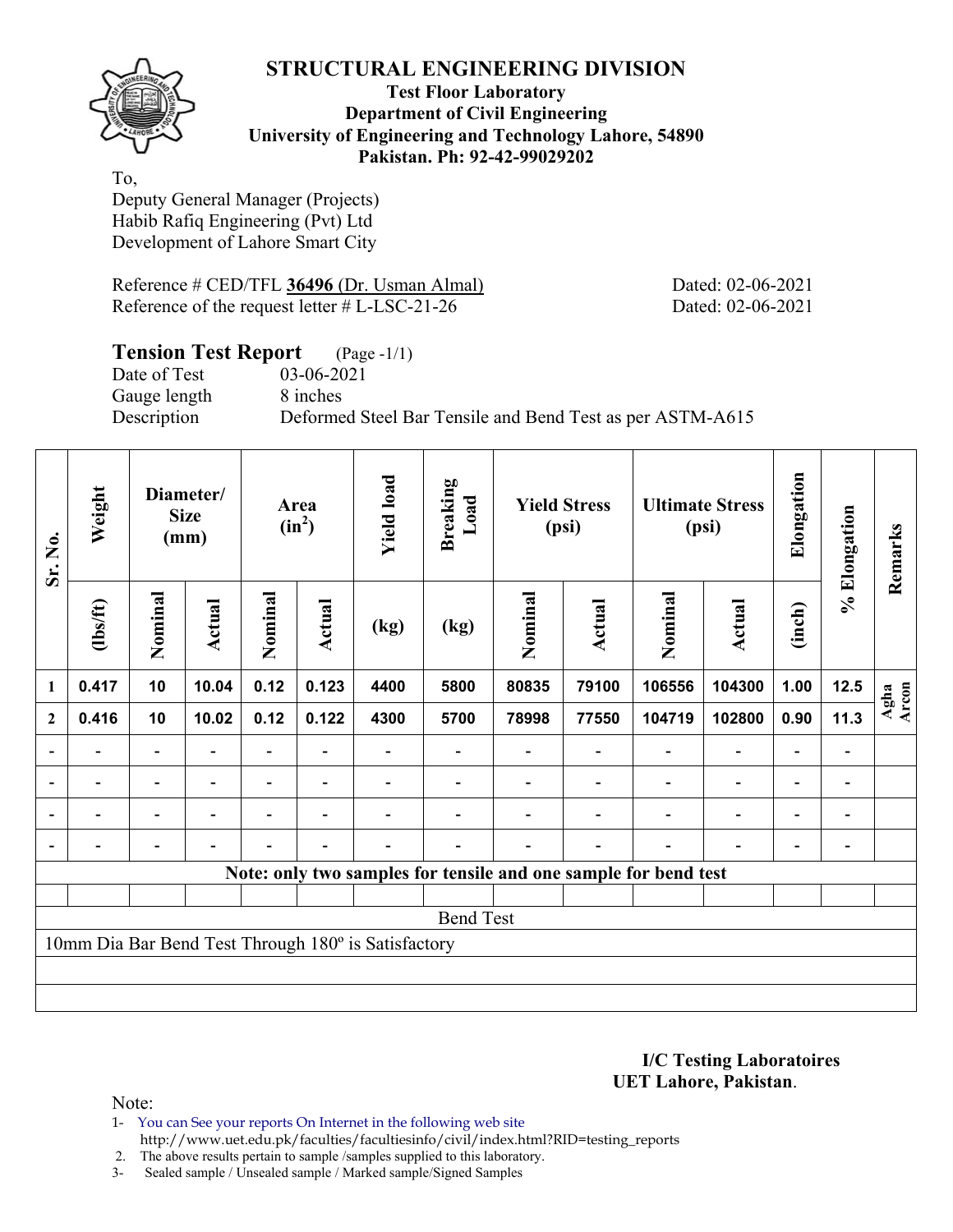

#### **Test Floor Laboratory Department of Civil Engineering University of Engineering and Technology Lahore, 54890 Pakistan. Ph: 92-42-99029202**

To, M/S Imperium Hospitality (Pvt) Limited Gulberg II, Lahore

| Reference # CED/TFL 36497 (Dr. Usman Akmal)      |  |  |
|--------------------------------------------------|--|--|
| Reference of the request letter # IHPL/Steel/078 |  |  |

Dated: 02-06-2021 Dated: 31-05-2021

| <b>Tension Test Report</b> (Page -1/1) |                                                           |
|----------------------------------------|-----------------------------------------------------------|
| Date of Test                           | 03-06-2021                                                |
| Gauge length                           | 8 inches                                                  |
| Description                            | Deformed Steel Bar Tensile and Bend Test as per ASTM-A615 |

| Sr. No.                                        | Weight                                                |                          | Diameter/<br><b>Size</b> |                | Area<br>$(in^2)$ | <b>Yield load</b> | <b>Breaking</b><br>Load                                            |         | <b>Yield Stress</b><br>(psi) |         | <b>Ultimate Stress</b><br>(psi) | Elongation               | % Elongation             | Remarks      |
|------------------------------------------------|-------------------------------------------------------|--------------------------|--------------------------|----------------|------------------|-------------------|--------------------------------------------------------------------|---------|------------------------------|---------|---------------------------------|--------------------------|--------------------------|--------------|
|                                                | (1bs/ft)                                              | Nominal<br>$(\#)$        | Actual<br>(inch)         | Nominal        | Actual           | (kg)              | (kg)                                                               | Nominal | <b>Actual</b>                | Nominal | Actual                          | (inch)                   |                          |              |
| $\mathbf{1}$                                   | 4.377                                                 | 10                       | 1.280                    | 1.27           | 1.286            | 38600             | 58800                                                              | 67000   | 66140                        | 102100  | 100800                          | 1.40                     | 17.5                     | <b>Steel</b> |
| $\mathbf{2}$                                   | 4.403                                                 | 10                       | 1.284                    | 1.27           | 1.294            | 38400             | 58600                                                              | 66700   | 65400                        | 101700  | 99800                           | 1.50                     | 18.8                     | PCS          |
| 3                                              | 4.370                                                 | 10                       | 1.279                    | 1.27           | 1.285            | 38800             | 58800                                                              | 67400   | 66580                        | 102100  | 100900                          | 1.50                     | 18.8                     |              |
|                                                | $\overline{\phantom{0}}$                              | Ξ.                       |                          | Ξ.             | $\blacksquare$   |                   |                                                                    |         |                              |         | $\overline{\phantom{a}}$        | $\overline{\phantom{0}}$ | $\overline{a}$           |              |
|                                                |                                                       | $\overline{\phantom{0}}$ |                          | $\blacksquare$ |                  |                   |                                                                    |         |                              |         | $\overline{a}$                  |                          | $\overline{\phantom{0}}$ |              |
|                                                |                                                       |                          |                          |                |                  |                   |                                                                    |         |                              |         |                                 |                          |                          |              |
|                                                |                                                       |                          |                          |                |                  |                   | Note: only three samples for tensile and two samples for bend test |         |                              |         |                                 |                          |                          |              |
|                                                |                                                       |                          |                          |                |                  |                   |                                                                    |         |                              |         |                                 |                          |                          |              |
|                                                |                                                       |                          |                          |                |                  |                   | <b>Bend Test</b>                                                   |         |                              |         |                                 |                          |                          |              |
| #10 Bar Bend Test Through 180° is Satisfactory |                                                       |                          |                          |                |                  |                   |                                                                    |         |                              |         |                                 |                          |                          |              |
|                                                | #10 Bar Bend Test Through $180^\circ$ is Satisfactory |                          |                          |                |                  |                   |                                                                    |         |                              |         |                                 |                          |                          |              |
|                                                |                                                       |                          |                          |                |                  |                   |                                                                    |         |                              |         |                                 |                          |                          |              |

**I/C Testing Laboratoires UET Lahore, Pakistan**.

Note:

1- You can See your reports On Internet in the following web site http://www.uet.edu.pk/faculties/facultiesinfo/civil/index.html?RID=testing\_reports

2. The above results pertain to sample /samples supplied to this laboratory.

3- Sealed sample / Unsealed sample / Marked sample/Signed Samples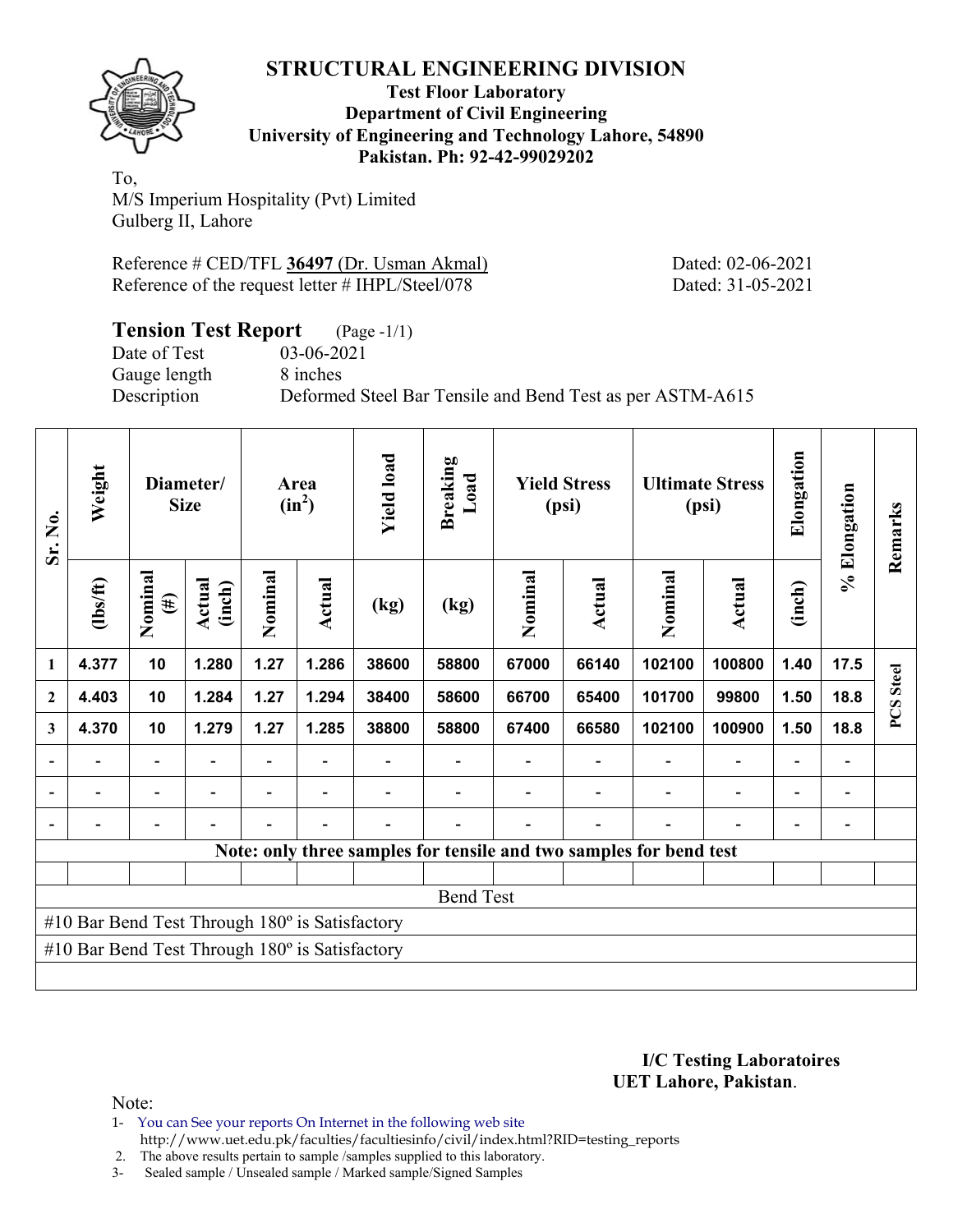

#### **Test Floor Laboratory Department of Civil Engineering University of Engineering and Technology Lahore, 54890 Pakistan. Ph: 92-42-99029202**

To, Resident Engineer Orbit Housing The Spring Apartment Homes, Lahore

Reference # CED/TFL **36501** (Dr. Usman Akmal) Dated: 03-06-2021 Reference of the request letter # Nil Dated: 03-06-2021

### **Tension Test Report** (Page -1/1) Date of Test 03-06-2021 Gauge length 8 inches Description Deformed Steel Bar Tensile and Bend Test as per ASTM-A615

| Sr. No.                  | Weight                                        |                   | Diameter/<br><b>Size</b> |         | Area<br>$(in^2)$ | <b>Yield load</b> | <b>Breaking</b><br>Load                                         |         | <b>Yield Stress</b><br>(psi) |         | <b>Ultimate Stress</b><br>(psi) | Elongation     | % Elongation | Remarks |
|--------------------------|-----------------------------------------------|-------------------|--------------------------|---------|------------------|-------------------|-----------------------------------------------------------------|---------|------------------------------|---------|---------------------------------|----------------|--------------|---------|
|                          | $\frac{2}{10}$                                | Nominal<br>$(\#)$ | Actual<br>(inch)         | Nominal | Actual           | (kg)              | (kg)                                                            | Nominal | Actual                       | Nominal | <b>Actual</b>                   | (inch)         |              |         |
| $\mathbf{1}$             | 0.370                                         | 3                 | 0.372                    | 0.11    | 0.109            | 3000              | 5000                                                            | 60200   | 60790                        | 100200  | 101400                          | 1.50           | 18.8         |         |
| $\boldsymbol{2}$         | 0.361                                         | $\mathbf{3}$      | 0.368                    | 0.11    | 0.106            | 3100              | 4800                                                            | 62200   | 64400                        | 96200   | 99800                           | 1.40           | 17.5         |         |
| $\blacksquare$           |                                               | $\blacksquare$    |                          |         |                  |                   |                                                                 |         |                              |         |                                 |                |              |         |
| $\overline{\phantom{a}}$ |                                               | $\blacksquare$    |                          |         | $\blacksquare$   |                   |                                                                 |         |                              |         | $\blacksquare$                  | $\blacksquare$ |              |         |
| $\blacksquare$           |                                               | $\blacksquare$    |                          |         | $\blacksquare$   |                   |                                                                 |         |                              |         | $\blacksquare$                  | ٠              |              |         |
|                          |                                               | ۰                 |                          |         | $\blacksquare$   | ۰                 |                                                                 |         | $\blacksquare$               |         |                                 | ۰              |              |         |
|                          |                                               |                   |                          |         |                  |                   | Note: only two samples for tensile and one sample for bend test |         |                              |         |                                 |                |              |         |
|                          |                                               |                   |                          |         |                  |                   |                                                                 |         |                              |         |                                 |                |              |         |
|                          |                                               |                   |                          |         |                  |                   | <b>Bend Test</b>                                                |         |                              |         |                                 |                |              |         |
|                          | #3 Bar Bend Test Through 180° is Satisfactory |                   |                          |         |                  |                   |                                                                 |         |                              |         |                                 |                |              |         |
|                          |                                               |                   |                          |         |                  |                   |                                                                 |         |                              |         |                                 |                |              |         |
|                          |                                               |                   |                          |         |                  |                   |                                                                 |         |                              |         |                                 |                |              |         |

**I/C Testing Laboratoires UET Lahore, Pakistan**.

- 1- You can See your reports On Internet in the following web site http://www.uet.edu.pk/faculties/facultiesinfo/civil/index.html?RID=testing\_reports
- 2. The above results pertain to sample /samples supplied to this laboratory.
- 3- Sealed sample / Unsealed sample / Marked sample/Signed Samples